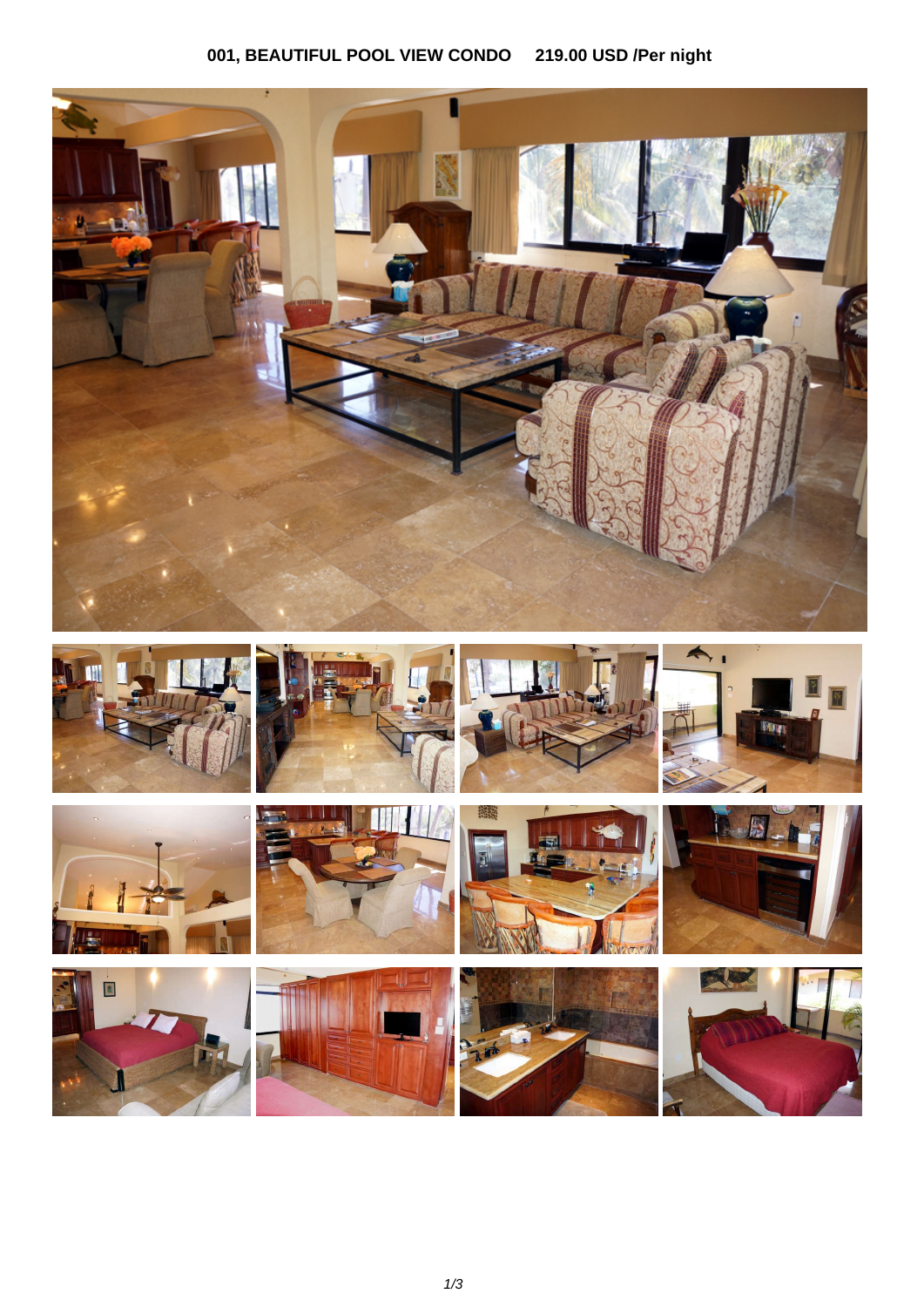



 **PROPERTY INFORMATION:**  Category : Marina Sol Condos, Executive Condos Type : For rent

## **PROPERTY INFORMATION:**

 Nightly Rate (2 Night Minimum): \$219.00Monthly Rate: \$3999.00Prices do not include taxes & fees To view availability calendar scroll to bottom of page 1 Free cleaning per week with monthly rentals(Laundry not included) Enjoy your vacation in this beautiful executive condominium! This beautifully appointed condo sleeps 5, having 2 bedrooms (King in the master, a Queen in the Guest bedroom and a roll away) there are 2 gorgeous bathrooms. The kitchen is equipped to meet all your cooking needs, your wine is kept cooled in the built in wine cooler. Bar-B-Que on the patio while watching the beautiful view of the courtyard and pool. Air Conditioning in every room ensures your comfort during the warm summer nights. Entertainment is provided by a 50' Flat Screen TV with Dish Network Satellite in every room. To keep you in touch with the rest of the world this condo has it's own dedicated Internet. Free local and International phone calling. The utility room provides you with a washer/dryer, freezer, ice maker and a security safe. This condo has filtered water throughout, so it is safe to drink the water any ware in the condo. Amenities: Microwave, Drip Coffee Maker, Blender, Toaster, Stove - Oven, Silverware – Utensils, Bed Linens provided, Bath Towels Provided, Hand Towels Provided, Blankets Provided, Pillows Provided, Beach Towels Provided, Full Kitchen, Dining Table,

| <b>BASE INFORMATION:</b> | $\Box$ . A   TH A's A  Point  A  E  A  DDA  Public distance A     A  A |
|--------------------------|------------------------------------------------------------------------|
| Rooms                    | : 5                                                                    |
| <b>Bed</b>               | $\cdot$ 2                                                              |
| <b>Bath</b>              | . 2                                                                    |

| <b>CONVENIENCE:</b>       |
|---------------------------|
| <b>General Amenities:</b> |
| Bar-B-Que                 |
| Air Conditioning          |
| No smoking                |
| No pets                   |
| <b>Security Safe</b>      |